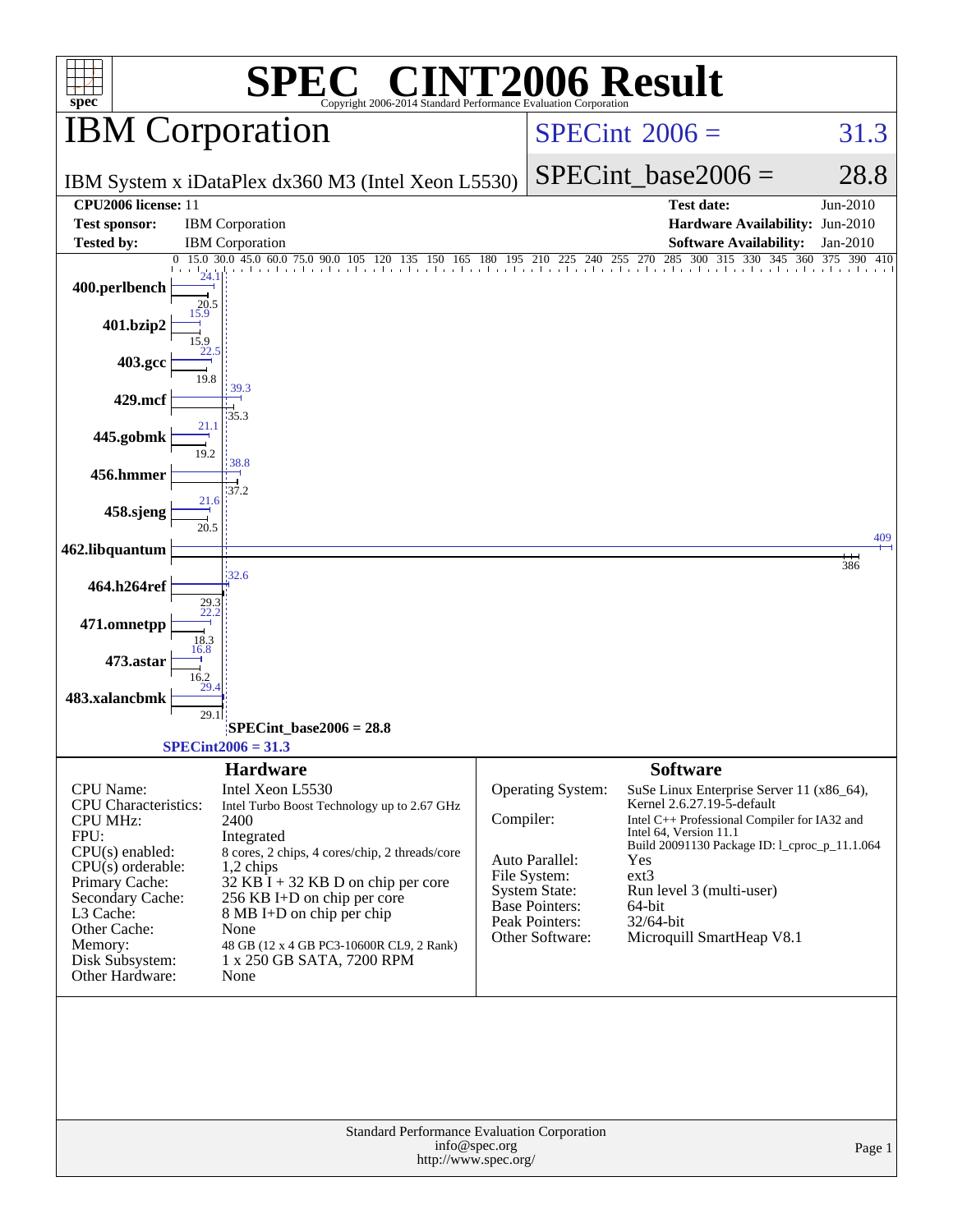

# **[SPEC CINT2006 Result](http://www.spec.org/auto/cpu2006/Docs/result-fields.html#SPECCINT2006Result)**

# IBM Corporation

## $SPECint2006 = 31.3$  $SPECint2006 = 31.3$

IBM System x iDataPlex dx360 M3 (Intel Xeon L5530)

 $SPECTnt\_base2006 = 28.8$ 

**[CPU2006 license:](http://www.spec.org/auto/cpu2006/Docs/result-fields.html#CPU2006license)** 11 **[Test date:](http://www.spec.org/auto/cpu2006/Docs/result-fields.html#Testdate)** Jun-2010

**[Test sponsor:](http://www.spec.org/auto/cpu2006/Docs/result-fields.html#Testsponsor)** IBM Corporation **[Hardware Availability:](http://www.spec.org/auto/cpu2006/Docs/result-fields.html#HardwareAvailability)** Jun-2010 **[Tested by:](http://www.spec.org/auto/cpu2006/Docs/result-fields.html#Testedby)** IBM Corporation **[Software Availability:](http://www.spec.org/auto/cpu2006/Docs/result-fields.html#SoftwareAvailability)** Jan-2010

#### **[Results Table](http://www.spec.org/auto/cpu2006/Docs/result-fields.html#ResultsTable)**

|                    |                                                   |              | <b>Base</b>    |              |                |       |                                                     |              | <b>Peak</b>    |              |                |              |
|--------------------|---------------------------------------------------|--------------|----------------|--------------|----------------|-------|-----------------------------------------------------|--------------|----------------|--------------|----------------|--------------|
| <b>Benchmark</b>   | <b>Seconds</b>                                    | <b>Ratio</b> | <b>Seconds</b> | <b>Ratio</b> | <b>Seconds</b> | Ratio | <b>Seconds</b>                                      | <b>Ratio</b> | <b>Seconds</b> | <b>Ratio</b> | <b>Seconds</b> | <b>Ratio</b> |
| 400.perlbench      | 482                                               | 20.3         | 476            | 20.5         | 474            | 20.6  | 408                                                 | 23.9         | 405            | 24.1         | 406            | 24.1         |
| 401.bzip2          | 605                                               | 16.0         | 607            | 15.9         | 605            | 15.9  | 606                                                 | 15.9         | 604            | 16.0         | 606            | <u>15.9</u>  |
| $403.\mathrm{gcc}$ | 407                                               | 19.8         | 407            | 19.8         | 408            | 19.8  | 358                                                 | 22.5         | 358            | 22.5         | 359            | 22.4         |
| $429$ .mcf         | 258                                               | 35.3         | 258            | 35.3         | 258            | 35.4  | 232                                                 | 39.3         | 231            | 39.6         | 232            | 39.3         |
| $445$ .gobmk       | 545                                               | 19.2         | 547            | 19.2         | 548            | 19.1  | 498                                                 | 21.1         | 498            | 21.1         | 499            | 21.0         |
| 456.hmmer          | 249                                               | 37.5         | 251            | 37.2         | 251            | 37.2  | 241                                                 | 38.8         | 240            | 38.8         | 241            | <u>38.8</u>  |
| $458$ .sjeng       | 591                                               | 20.5         | 590            | 20.5         | 590            | 20.5  | 561                                                 | 21.6         | 559            | 21.6         | 561            | 21.6         |
| 462.libquantum     | 53.6                                              | 386          | 53.0           | 391          | 54.2           | 382   | 50.6                                                | 409          | 50.6           | <u>409</u>   | 51.4           | 403          |
| 464.h264ref        | 755                                               | 29.3         | 755            | 29.3         | 753            | 29.4  | 679                                                 | 32.6         | 679            | 32.6         | 681            | 32.5         |
| 471.omnetpp        | 341                                               | 18.3         | 342            | 18.3         | 341            | 18.3  | 282                                                 | 22.2         | 282            | 22,2         | 281            | 22.2         |
| 473.astar          | 435                                               | 16.1         | 434            | 16.2         | 434            | 16.2  | 417                                                 | 16.8         | 420            | 16.7         | 418            | 16.8         |
| 483.xalancbmk      | 237                                               | 29.1         | 240            | 28.8         | 237            | 29.1  | 235                                                 | 29.4         | 235            | 29.4         | 235            | 29.3         |
|                    | Decute ennoye in the order in which they were mun |              |                |              |                |       | Dold underlined text indicates a madien measurement |              |                |              |                |              |

Results appear in the [order in which they were run.](http://www.spec.org/auto/cpu2006/Docs/result-fields.html#RunOrder) Bold underlined text [indicates a median measurement.](http://www.spec.org/auto/cpu2006/Docs/result-fields.html#Median)

### **[Platform Notes](http://www.spec.org/auto/cpu2006/Docs/result-fields.html#PlatformNotes)**

 Turbo Mode Enable Turbo Boost set to Traditional CPU C State Enable

### **[General Notes](http://www.spec.org/auto/cpu2006/Docs/result-fields.html#GeneralNotes)**

 Binaries were compiled on SLES 10 with Binutils 2.18.50.0.7.20080502 'ulimit -s unlimited' was used to set the stack size to unlimited prior to run OMP\_NUM\_THREADS set to number of cores KMP\_AFFINITY set to granularity=fine,scatter

# **[Base Compiler Invocation](http://www.spec.org/auto/cpu2006/Docs/result-fields.html#BaseCompilerInvocation)**

[C benchmarks](http://www.spec.org/auto/cpu2006/Docs/result-fields.html#Cbenchmarks): [icc -m64](http://www.spec.org/cpu2006/results/res2010q3/cpu2006-20100719-12489.flags.html#user_CCbase_intel_icc_64bit_f346026e86af2a669e726fe758c88044)

[C++ benchmarks:](http://www.spec.org/auto/cpu2006/Docs/result-fields.html#CXXbenchmarks) [icpc -m64](http://www.spec.org/cpu2006/results/res2010q3/cpu2006-20100719-12489.flags.html#user_CXXbase_intel_icpc_64bit_fc66a5337ce925472a5c54ad6a0de310)

# **[Base Portability Flags](http://www.spec.org/auto/cpu2006/Docs/result-fields.html#BasePortabilityFlags)**

400.perlbench: [-DSPEC\\_CPU\\_LP64](http://www.spec.org/cpu2006/results/res2010q3/cpu2006-20100719-12489.flags.html#b400.perlbench_basePORTABILITY_DSPEC_CPU_LP64) [-DSPEC\\_CPU\\_LINUX\\_X64](http://www.spec.org/cpu2006/results/res2010q3/cpu2006-20100719-12489.flags.html#b400.perlbench_baseCPORTABILITY_DSPEC_CPU_LINUX_X64)

Continued on next page

Standard Performance Evaluation Corporation [info@spec.org](mailto:info@spec.org) <http://www.spec.org/>

Page 2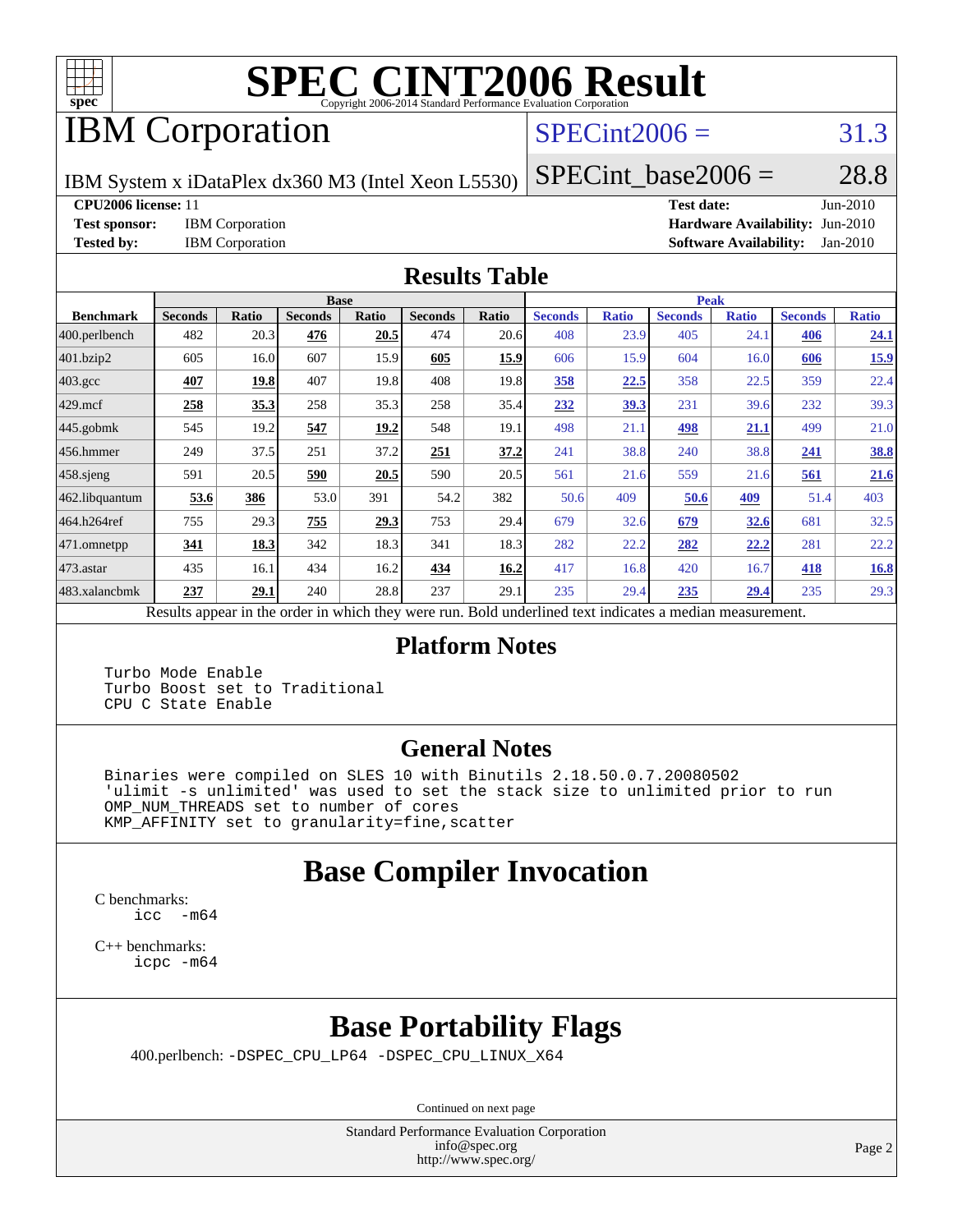

# **[SPEC CINT2006 Result](http://www.spec.org/auto/cpu2006/Docs/result-fields.html#SPECCINT2006Result)**

IBM Corporation

 $SPECint2006 = 31.3$  $SPECint2006 = 31.3$ 

SPECint base2006 =  $28.8$ 

IBM System x iDataPlex dx360 M3 (Intel Xeon L5530)

**[CPU2006 license:](http://www.spec.org/auto/cpu2006/Docs/result-fields.html#CPU2006license)** 11 **[Test date:](http://www.spec.org/auto/cpu2006/Docs/result-fields.html#Testdate)** Jun-2010 **[Test sponsor:](http://www.spec.org/auto/cpu2006/Docs/result-fields.html#Testsponsor)** IBM Corporation **[Hardware Availability:](http://www.spec.org/auto/cpu2006/Docs/result-fields.html#HardwareAvailability)** Jun-2010 **[Tested by:](http://www.spec.org/auto/cpu2006/Docs/result-fields.html#Testedby)** IBM Corporation **[Software Availability:](http://www.spec.org/auto/cpu2006/Docs/result-fields.html#SoftwareAvailability)** Jan-2010

# **[Base Portability Flags \(Continued\)](http://www.spec.org/auto/cpu2006/Docs/result-fields.html#BasePortabilityFlags)**

 401.bzip2: [-DSPEC\\_CPU\\_LP64](http://www.spec.org/cpu2006/results/res2010q3/cpu2006-20100719-12489.flags.html#suite_basePORTABILITY401_bzip2_DSPEC_CPU_LP64) 403.gcc: [-DSPEC\\_CPU\\_LP64](http://www.spec.org/cpu2006/results/res2010q3/cpu2006-20100719-12489.flags.html#suite_basePORTABILITY403_gcc_DSPEC_CPU_LP64) 429.mcf: [-DSPEC\\_CPU\\_LP64](http://www.spec.org/cpu2006/results/res2010q3/cpu2006-20100719-12489.flags.html#suite_basePORTABILITY429_mcf_DSPEC_CPU_LP64) 445.gobmk: [-DSPEC\\_CPU\\_LP64](http://www.spec.org/cpu2006/results/res2010q3/cpu2006-20100719-12489.flags.html#suite_basePORTABILITY445_gobmk_DSPEC_CPU_LP64) 456.hmmer: [-DSPEC\\_CPU\\_LP64](http://www.spec.org/cpu2006/results/res2010q3/cpu2006-20100719-12489.flags.html#suite_basePORTABILITY456_hmmer_DSPEC_CPU_LP64) 458.sjeng: [-DSPEC\\_CPU\\_LP64](http://www.spec.org/cpu2006/results/res2010q3/cpu2006-20100719-12489.flags.html#suite_basePORTABILITY458_sjeng_DSPEC_CPU_LP64) 462.libquantum: [-DSPEC\\_CPU\\_LP64](http://www.spec.org/cpu2006/results/res2010q3/cpu2006-20100719-12489.flags.html#suite_basePORTABILITY462_libquantum_DSPEC_CPU_LP64) [-DSPEC\\_CPU\\_LINUX](http://www.spec.org/cpu2006/results/res2010q3/cpu2006-20100719-12489.flags.html#b462.libquantum_baseCPORTABILITY_DSPEC_CPU_LINUX) 464.h264ref: [-DSPEC\\_CPU\\_LP64](http://www.spec.org/cpu2006/results/res2010q3/cpu2006-20100719-12489.flags.html#suite_basePORTABILITY464_h264ref_DSPEC_CPU_LP64) 471.omnetpp: [-DSPEC\\_CPU\\_LP64](http://www.spec.org/cpu2006/results/res2010q3/cpu2006-20100719-12489.flags.html#suite_basePORTABILITY471_omnetpp_DSPEC_CPU_LP64) 473.astar: [-DSPEC\\_CPU\\_LP64](http://www.spec.org/cpu2006/results/res2010q3/cpu2006-20100719-12489.flags.html#suite_basePORTABILITY473_astar_DSPEC_CPU_LP64) 483.xalancbmk: [-DSPEC\\_CPU\\_LP64](http://www.spec.org/cpu2006/results/res2010q3/cpu2006-20100719-12489.flags.html#suite_basePORTABILITY483_xalancbmk_DSPEC_CPU_LP64) [-DSPEC\\_CPU\\_LINUX](http://www.spec.org/cpu2006/results/res2010q3/cpu2006-20100719-12489.flags.html#b483.xalancbmk_baseCXXPORTABILITY_DSPEC_CPU_LINUX)

# **[Base Optimization Flags](http://www.spec.org/auto/cpu2006/Docs/result-fields.html#BaseOptimizationFlags)**

[C benchmarks](http://www.spec.org/auto/cpu2006/Docs/result-fields.html#Cbenchmarks):

[-xSSE4.2](http://www.spec.org/cpu2006/results/res2010q3/cpu2006-20100719-12489.flags.html#user_CCbase_f-xSSE42_f91528193cf0b216347adb8b939d4107) [-ipo](http://www.spec.org/cpu2006/results/res2010q3/cpu2006-20100719-12489.flags.html#user_CCbase_f-ipo) [-O3](http://www.spec.org/cpu2006/results/res2010q3/cpu2006-20100719-12489.flags.html#user_CCbase_f-O3) [-no-prec-div](http://www.spec.org/cpu2006/results/res2010q3/cpu2006-20100719-12489.flags.html#user_CCbase_f-no-prec-div) [-static](http://www.spec.org/cpu2006/results/res2010q3/cpu2006-20100719-12489.flags.html#user_CCbase_f-static) [-parallel](http://www.spec.org/cpu2006/results/res2010q3/cpu2006-20100719-12489.flags.html#user_CCbase_f-parallel) [-opt-prefetch](http://www.spec.org/cpu2006/results/res2010q3/cpu2006-20100719-12489.flags.html#user_CCbase_f-opt-prefetch)

[C++ benchmarks:](http://www.spec.org/auto/cpu2006/Docs/result-fields.html#CXXbenchmarks)

```
-xSSE4.2 -ipo -O3 -no-prec-div -opt-prefetch -Wl,-z,muldefs
-L/home/cmplr/usr3/alrahate/cpu2006.1.1.ic11.1/libic11.1-64bit -lsmartheap64
```
# **[Base Other Flags](http://www.spec.org/auto/cpu2006/Docs/result-fields.html#BaseOtherFlags)**

[C benchmarks](http://www.spec.org/auto/cpu2006/Docs/result-fields.html#Cbenchmarks):

403.gcc: [-Dalloca=\\_alloca](http://www.spec.org/cpu2006/results/res2010q3/cpu2006-20100719-12489.flags.html#b403.gcc_baseEXTRA_CFLAGS_Dalloca_be3056838c12de2578596ca5467af7f3)

## **[Peak Compiler Invocation](http://www.spec.org/auto/cpu2006/Docs/result-fields.html#PeakCompilerInvocation)**

[C benchmarks \(except as noted below\)](http://www.spec.org/auto/cpu2006/Docs/result-fields.html#Cbenchmarksexceptasnotedbelow): [icc -m64](http://www.spec.org/cpu2006/results/res2010q3/cpu2006-20100719-12489.flags.html#user_CCpeak_intel_icc_64bit_f346026e86af2a669e726fe758c88044)

400.perlbench: [icc -m32](http://www.spec.org/cpu2006/results/res2010q3/cpu2006-20100719-12489.flags.html#user_peakCCLD400_perlbench_intel_icc_32bit_a6a621f8d50482236b970c6ac5f55f93)

429.mcf: [icc -m32](http://www.spec.org/cpu2006/results/res2010q3/cpu2006-20100719-12489.flags.html#user_peakCCLD429_mcf_intel_icc_32bit_a6a621f8d50482236b970c6ac5f55f93)

445.gobmk: [icc -m32](http://www.spec.org/cpu2006/results/res2010q3/cpu2006-20100719-12489.flags.html#user_peakCCLD445_gobmk_intel_icc_32bit_a6a621f8d50482236b970c6ac5f55f93)

464.h264ref: [icc -m32](http://www.spec.org/cpu2006/results/res2010q3/cpu2006-20100719-12489.flags.html#user_peakCCLD464_h264ref_intel_icc_32bit_a6a621f8d50482236b970c6ac5f55f93)

[C++ benchmarks \(except as noted below\):](http://www.spec.org/auto/cpu2006/Docs/result-fields.html#CXXbenchmarksexceptasnotedbelow) [icpc -m32](http://www.spec.org/cpu2006/results/res2010q3/cpu2006-20100719-12489.flags.html#user_CXXpeak_intel_icpc_32bit_4e5a5ef1a53fd332b3c49e69c3330699)

Continued on next page

Standard Performance Evaluation Corporation [info@spec.org](mailto:info@spec.org) <http://www.spec.org/>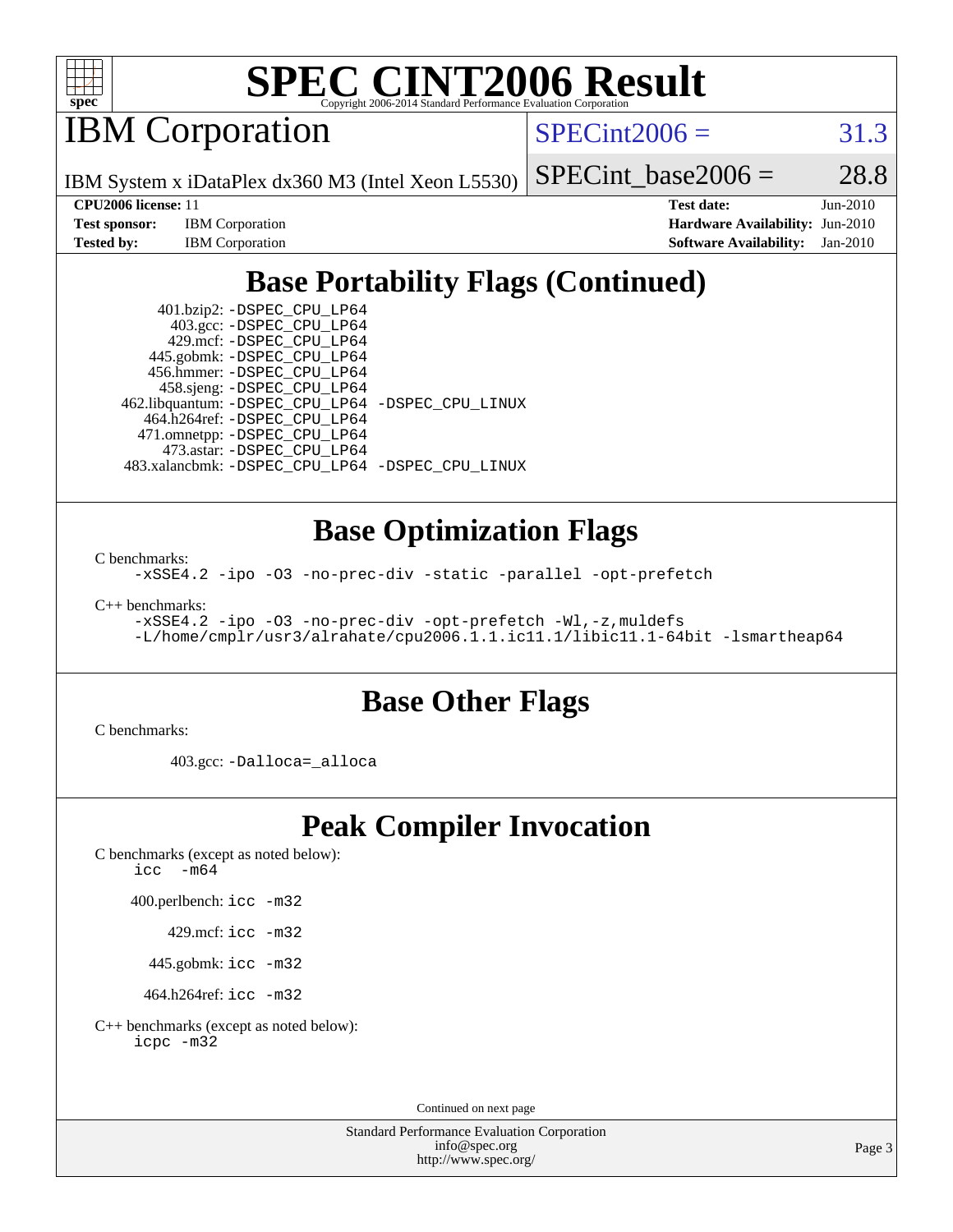

# **[SPEC CINT2006 Result](http://www.spec.org/auto/cpu2006/Docs/result-fields.html#SPECCINT2006Result)**

IBM Corporation

 $SPECint2006 = 31.3$  $SPECint2006 = 31.3$ 

IBM System x iDataPlex dx360 M3 (Intel Xeon L5530)

SPECint base2006 =  $28.8$ 

**[Test sponsor:](http://www.spec.org/auto/cpu2006/Docs/result-fields.html#Testsponsor)** IBM Corporation **[Hardware Availability:](http://www.spec.org/auto/cpu2006/Docs/result-fields.html#HardwareAvailability)** Jun-2010

**[CPU2006 license:](http://www.spec.org/auto/cpu2006/Docs/result-fields.html#CPU2006license)** 11 **[Test date:](http://www.spec.org/auto/cpu2006/Docs/result-fields.html#Testdate)** Jun-2010 **[Tested by:](http://www.spec.org/auto/cpu2006/Docs/result-fields.html#Testedby)** IBM Corporation **[Software Availability:](http://www.spec.org/auto/cpu2006/Docs/result-fields.html#SoftwareAvailability)** Jan-2010

# **[Peak Compiler Invocation \(Continued\)](http://www.spec.org/auto/cpu2006/Docs/result-fields.html#PeakCompilerInvocation)**

473.astar: [icpc -m64](http://www.spec.org/cpu2006/results/res2010q3/cpu2006-20100719-12489.flags.html#user_peakCXXLD473_astar_intel_icpc_64bit_fc66a5337ce925472a5c54ad6a0de310)

### **[Peak Portability Flags](http://www.spec.org/auto/cpu2006/Docs/result-fields.html#PeakPortabilityFlags)**

 400.perlbench: [-DSPEC\\_CPU\\_LINUX\\_IA32](http://www.spec.org/cpu2006/results/res2010q3/cpu2006-20100719-12489.flags.html#b400.perlbench_peakCPORTABILITY_DSPEC_CPU_LINUX_IA32) 401.bzip2: [-DSPEC\\_CPU\\_LP64](http://www.spec.org/cpu2006/results/res2010q3/cpu2006-20100719-12489.flags.html#suite_peakPORTABILITY401_bzip2_DSPEC_CPU_LP64)

 403.gcc: [-DSPEC\\_CPU\\_LP64](http://www.spec.org/cpu2006/results/res2010q3/cpu2006-20100719-12489.flags.html#suite_peakPORTABILITY403_gcc_DSPEC_CPU_LP64) 456.hmmer: [-DSPEC\\_CPU\\_LP64](http://www.spec.org/cpu2006/results/res2010q3/cpu2006-20100719-12489.flags.html#suite_peakPORTABILITY456_hmmer_DSPEC_CPU_LP64) 458.sjeng: [-DSPEC\\_CPU\\_LP64](http://www.spec.org/cpu2006/results/res2010q3/cpu2006-20100719-12489.flags.html#suite_peakPORTABILITY458_sjeng_DSPEC_CPU_LP64) 462.libquantum: [-DSPEC\\_CPU\\_LP64](http://www.spec.org/cpu2006/results/res2010q3/cpu2006-20100719-12489.flags.html#suite_peakPORTABILITY462_libquantum_DSPEC_CPU_LP64) [-DSPEC\\_CPU\\_LINUX](http://www.spec.org/cpu2006/results/res2010q3/cpu2006-20100719-12489.flags.html#b462.libquantum_peakCPORTABILITY_DSPEC_CPU_LINUX) 473.astar: [-DSPEC\\_CPU\\_LP64](http://www.spec.org/cpu2006/results/res2010q3/cpu2006-20100719-12489.flags.html#suite_peakPORTABILITY473_astar_DSPEC_CPU_LP64) 483.xalancbmk: [-DSPEC\\_CPU\\_LINUX](http://www.spec.org/cpu2006/results/res2010q3/cpu2006-20100719-12489.flags.html#b483.xalancbmk_peakCXXPORTABILITY_DSPEC_CPU_LINUX)

# **[Peak Optimization Flags](http://www.spec.org/auto/cpu2006/Docs/result-fields.html#PeakOptimizationFlags)**

[C benchmarks](http://www.spec.org/auto/cpu2006/Docs/result-fields.html#Cbenchmarks):

 400.perlbench: [-xSSE4.2](http://www.spec.org/cpu2006/results/res2010q3/cpu2006-20100719-12489.flags.html#user_peakPASS2_CFLAGSPASS2_LDCFLAGS400_perlbench_f-xSSE42_f91528193cf0b216347adb8b939d4107)(pass 2) [-prof-gen](http://www.spec.org/cpu2006/results/res2010q3/cpu2006-20100719-12489.flags.html#user_peakPASS1_CFLAGSPASS1_LDCFLAGS400_perlbench_prof_gen_e43856698f6ca7b7e442dfd80e94a8fc)(pass 1) [-ipo](http://www.spec.org/cpu2006/results/res2010q3/cpu2006-20100719-12489.flags.html#user_peakPASS2_CFLAGSPASS2_LDCFLAGS400_perlbench_f-ipo)(pass 2) [-O3](http://www.spec.org/cpu2006/results/res2010q3/cpu2006-20100719-12489.flags.html#user_peakPASS2_CFLAGSPASS2_LDCFLAGS400_perlbench_f-O3)(pass 2) [-no-prec-div](http://www.spec.org/cpu2006/results/res2010q3/cpu2006-20100719-12489.flags.html#user_peakPASS2_CFLAGSPASS2_LDCFLAGS400_perlbench_f-no-prec-div)(pass 2) [-static](http://www.spec.org/cpu2006/results/res2010q3/cpu2006-20100719-12489.flags.html#user_peakPASS2_CFLAGSPASS2_LDCFLAGS400_perlbench_f-static)(pass 2) [-prof-use](http://www.spec.org/cpu2006/results/res2010q3/cpu2006-20100719-12489.flags.html#user_peakPASS2_CFLAGSPASS2_LDCFLAGS400_perlbench_prof_use_bccf7792157ff70d64e32fe3e1250b55)(pass 2) [-ansi-alias](http://www.spec.org/cpu2006/results/res2010q3/cpu2006-20100719-12489.flags.html#user_peakCOPTIMIZE400_perlbench_f-ansi-alias) [-opt-prefetch](http://www.spec.org/cpu2006/results/res2010q3/cpu2006-20100719-12489.flags.html#user_peakCOPTIMIZE400_perlbench_f-opt-prefetch) 401.bzip2: [-xSSE4.2](http://www.spec.org/cpu2006/results/res2010q3/cpu2006-20100719-12489.flags.html#user_peakPASS2_CFLAGSPASS2_LDCFLAGS401_bzip2_f-xSSE42_f91528193cf0b216347adb8b939d4107)(pass 2) [-prof-gen](http://www.spec.org/cpu2006/results/res2010q3/cpu2006-20100719-12489.flags.html#user_peakPASS1_CFLAGSPASS1_LDCFLAGS401_bzip2_prof_gen_e43856698f6ca7b7e442dfd80e94a8fc)(pass 1) [-ipo](http://www.spec.org/cpu2006/results/res2010q3/cpu2006-20100719-12489.flags.html#user_peakPASS2_CFLAGSPASS2_LDCFLAGS401_bzip2_f-ipo)(pass 2) [-O3](http://www.spec.org/cpu2006/results/res2010q3/cpu2006-20100719-12489.flags.html#user_peakPASS2_CFLAGSPASS2_LDCFLAGS401_bzip2_f-O3)(pass 2) [-no-prec-div](http://www.spec.org/cpu2006/results/res2010q3/cpu2006-20100719-12489.flags.html#user_peakCOPTIMIZEPASS2_CFLAGSPASS2_LDCFLAGS401_bzip2_f-no-prec-div) [-static](http://www.spec.org/cpu2006/results/res2010q3/cpu2006-20100719-12489.flags.html#user_peakPASS2_CFLAGSPASS2_LDCFLAGS401_bzip2_f-static)(pass 2) [-prof-use](http://www.spec.org/cpu2006/results/res2010q3/cpu2006-20100719-12489.flags.html#user_peakPASS2_CFLAGSPASS2_LDCFLAGS401_bzip2_prof_use_bccf7792157ff70d64e32fe3e1250b55)(pass 2) [-auto-ilp32](http://www.spec.org/cpu2006/results/res2010q3/cpu2006-20100719-12489.flags.html#user_peakCOPTIMIZE401_bzip2_f-auto-ilp32) [-opt-prefetch](http://www.spec.org/cpu2006/results/res2010q3/cpu2006-20100719-12489.flags.html#user_peakCOPTIMIZE401_bzip2_f-opt-prefetch) [-ansi-alias](http://www.spec.org/cpu2006/results/res2010q3/cpu2006-20100719-12489.flags.html#user_peakCOPTIMIZE401_bzip2_f-ansi-alias) 403.gcc: [-xSSE4.2](http://www.spec.org/cpu2006/results/res2010q3/cpu2006-20100719-12489.flags.html#user_peakCOPTIMIZE403_gcc_f-xSSE42_f91528193cf0b216347adb8b939d4107) [-ipo](http://www.spec.org/cpu2006/results/res2010q3/cpu2006-20100719-12489.flags.html#user_peakCOPTIMIZE403_gcc_f-ipo) [-O3](http://www.spec.org/cpu2006/results/res2010q3/cpu2006-20100719-12489.flags.html#user_peakCOPTIMIZE403_gcc_f-O3) [-no-prec-div](http://www.spec.org/cpu2006/results/res2010q3/cpu2006-20100719-12489.flags.html#user_peakCOPTIMIZE403_gcc_f-no-prec-div) [-static](http://www.spec.org/cpu2006/results/res2010q3/cpu2006-20100719-12489.flags.html#user_peakCOPTIMIZE403_gcc_f-static) [-inline-calloc](http://www.spec.org/cpu2006/results/res2010q3/cpu2006-20100719-12489.flags.html#user_peakCOPTIMIZE403_gcc_f-inline-calloc) [-opt-malloc-options=3](http://www.spec.org/cpu2006/results/res2010q3/cpu2006-20100719-12489.flags.html#user_peakCOPTIMIZE403_gcc_f-opt-malloc-options_13ab9b803cf986b4ee62f0a5998c2238) [-auto-ilp32](http://www.spec.org/cpu2006/results/res2010q3/cpu2006-20100719-12489.flags.html#user_peakCOPTIMIZE403_gcc_f-auto-ilp32) 429.mcf: [-xSSE4.2](http://www.spec.org/cpu2006/results/res2010q3/cpu2006-20100719-12489.flags.html#user_peakCOPTIMIZE429_mcf_f-xSSE42_f91528193cf0b216347adb8b939d4107) [-ipo](http://www.spec.org/cpu2006/results/res2010q3/cpu2006-20100719-12489.flags.html#user_peakCOPTIMIZE429_mcf_f-ipo) [-O3](http://www.spec.org/cpu2006/results/res2010q3/cpu2006-20100719-12489.flags.html#user_peakCOPTIMIZE429_mcf_f-O3) [-no-prec-div](http://www.spec.org/cpu2006/results/res2010q3/cpu2006-20100719-12489.flags.html#user_peakCOPTIMIZE429_mcf_f-no-prec-div) [-static](http://www.spec.org/cpu2006/results/res2010q3/cpu2006-20100719-12489.flags.html#user_peakCOPTIMIZE429_mcf_f-static) [-opt-prefetch](http://www.spec.org/cpu2006/results/res2010q3/cpu2006-20100719-12489.flags.html#user_peakCOPTIMIZE429_mcf_f-opt-prefetch) 445.gobmk: [-xSSE4.2](http://www.spec.org/cpu2006/results/res2010q3/cpu2006-20100719-12489.flags.html#user_peakPASS2_CFLAGSPASS2_LDCFLAGS445_gobmk_f-xSSE42_f91528193cf0b216347adb8b939d4107)(pass 2) [-prof-gen](http://www.spec.org/cpu2006/results/res2010q3/cpu2006-20100719-12489.flags.html#user_peakPASS1_CFLAGSPASS1_LDCFLAGS445_gobmk_prof_gen_e43856698f6ca7b7e442dfd80e94a8fc)(pass 1) [-prof-use](http://www.spec.org/cpu2006/results/res2010q3/cpu2006-20100719-12489.flags.html#user_peakPASS2_CFLAGSPASS2_LDCFLAGS445_gobmk_prof_use_bccf7792157ff70d64e32fe3e1250b55)(pass 2) [-O2](http://www.spec.org/cpu2006/results/res2010q3/cpu2006-20100719-12489.flags.html#user_peakCOPTIMIZE445_gobmk_f-O2) [-ipo](http://www.spec.org/cpu2006/results/res2010q3/cpu2006-20100719-12489.flags.html#user_peakCOPTIMIZE445_gobmk_f-ipo) [-no-prec-div](http://www.spec.org/cpu2006/results/res2010q3/cpu2006-20100719-12489.flags.html#user_peakCOPTIMIZE445_gobmk_f-no-prec-div) [-ansi-alias](http://www.spec.org/cpu2006/results/res2010q3/cpu2006-20100719-12489.flags.html#user_peakCOPTIMIZE445_gobmk_f-ansi-alias) 456.hmmer: [-xSSE4.2](http://www.spec.org/cpu2006/results/res2010q3/cpu2006-20100719-12489.flags.html#user_peakCOPTIMIZE456_hmmer_f-xSSE42_f91528193cf0b216347adb8b939d4107) [-ipo](http://www.spec.org/cpu2006/results/res2010q3/cpu2006-20100719-12489.flags.html#user_peakCOPTIMIZE456_hmmer_f-ipo) [-O3](http://www.spec.org/cpu2006/results/res2010q3/cpu2006-20100719-12489.flags.html#user_peakCOPTIMIZE456_hmmer_f-O3) [-no-prec-div](http://www.spec.org/cpu2006/results/res2010q3/cpu2006-20100719-12489.flags.html#user_peakCOPTIMIZE456_hmmer_f-no-prec-div) [-static](http://www.spec.org/cpu2006/results/res2010q3/cpu2006-20100719-12489.flags.html#user_peakCOPTIMIZE456_hmmer_f-static) [-unroll2](http://www.spec.org/cpu2006/results/res2010q3/cpu2006-20100719-12489.flags.html#user_peakCOPTIMIZE456_hmmer_f-unroll_784dae83bebfb236979b41d2422d7ec2) [-ansi-alias](http://www.spec.org/cpu2006/results/res2010q3/cpu2006-20100719-12489.flags.html#user_peakCOPTIMIZE456_hmmer_f-ansi-alias) [-auto-ilp32](http://www.spec.org/cpu2006/results/res2010q3/cpu2006-20100719-12489.flags.html#user_peakCOPTIMIZE456_hmmer_f-auto-ilp32) 458.sjeng: [-xSSE4.2](http://www.spec.org/cpu2006/results/res2010q3/cpu2006-20100719-12489.flags.html#user_peakPASS2_CFLAGSPASS2_LDCFLAGS458_sjeng_f-xSSE42_f91528193cf0b216347adb8b939d4107)(pass 2) [-prof-gen](http://www.spec.org/cpu2006/results/res2010q3/cpu2006-20100719-12489.flags.html#user_peakPASS1_CFLAGSPASS1_LDCFLAGS458_sjeng_prof_gen_e43856698f6ca7b7e442dfd80e94a8fc)(pass 1) [-ipo](http://www.spec.org/cpu2006/results/res2010q3/cpu2006-20100719-12489.flags.html#user_peakPASS2_CFLAGSPASS2_LDCFLAGS458_sjeng_f-ipo)(pass 2) [-O3](http://www.spec.org/cpu2006/results/res2010q3/cpu2006-20100719-12489.flags.html#user_peakPASS2_CFLAGSPASS2_LDCFLAGS458_sjeng_f-O3)(pass 2) [-no-prec-div](http://www.spec.org/cpu2006/results/res2010q3/cpu2006-20100719-12489.flags.html#user_peakPASS2_CFLAGSPASS2_LDCFLAGS458_sjeng_f-no-prec-div)(pass 2) [-static](http://www.spec.org/cpu2006/results/res2010q3/cpu2006-20100719-12489.flags.html#user_peakPASS2_CFLAGSPASS2_LDCFLAGS458_sjeng_f-static)(pass 2) [-prof-use](http://www.spec.org/cpu2006/results/res2010q3/cpu2006-20100719-12489.flags.html#user_peakPASS2_CFLAGSPASS2_LDCFLAGS458_sjeng_prof_use_bccf7792157ff70d64e32fe3e1250b55)(pass 2) [-unroll4](http://www.spec.org/cpu2006/results/res2010q3/cpu2006-20100719-12489.flags.html#user_peakCOPTIMIZE458_sjeng_f-unroll_4e5e4ed65b7fd20bdcd365bec371b81f) 462.libquantum: [-xSSE4.2](http://www.spec.org/cpu2006/results/res2010q3/cpu2006-20100719-12489.flags.html#user_peakCOPTIMIZE462_libquantum_f-xSSE42_f91528193cf0b216347adb8b939d4107) [-ipo](http://www.spec.org/cpu2006/results/res2010q3/cpu2006-20100719-12489.flags.html#user_peakCOPTIMIZE462_libquantum_f-ipo) [-O3](http://www.spec.org/cpu2006/results/res2010q3/cpu2006-20100719-12489.flags.html#user_peakCOPTIMIZE462_libquantum_f-O3) [-no-prec-div](http://www.spec.org/cpu2006/results/res2010q3/cpu2006-20100719-12489.flags.html#user_peakCOPTIMIZE462_libquantum_f-no-prec-div) [-static](http://www.spec.org/cpu2006/results/res2010q3/cpu2006-20100719-12489.flags.html#user_peakCOPTIMIZE462_libquantum_f-static) [-parallel](http://www.spec.org/cpu2006/results/res2010q3/cpu2006-20100719-12489.flags.html#user_peakCOPTIMIZE462_libquantum_f-parallel) [-opt-prefetch](http://www.spec.org/cpu2006/results/res2010q3/cpu2006-20100719-12489.flags.html#user_peakCOPTIMIZE462_libquantum_f-opt-prefetch) [-par-schedule-static=32768](http://www.spec.org/cpu2006/results/res2010q3/cpu2006-20100719-12489.flags.html#user_peakCOPTIMIZE462_libquantum_f-par-schedule_9386bcd99ba64e99ee01d1aafefddd14) [-ansi-alias](http://www.spec.org/cpu2006/results/res2010q3/cpu2006-20100719-12489.flags.html#user_peakCOPTIMIZE462_libquantum_f-ansi-alias) 464.h264ref: [-xSSE4.2](http://www.spec.org/cpu2006/results/res2010q3/cpu2006-20100719-12489.flags.html#user_peakPASS2_CFLAGSPASS2_LDCFLAGS464_h264ref_f-xSSE42_f91528193cf0b216347adb8b939d4107)(pass 2) [-prof-gen](http://www.spec.org/cpu2006/results/res2010q3/cpu2006-20100719-12489.flags.html#user_peakPASS1_CFLAGSPASS1_LDCFLAGS464_h264ref_prof_gen_e43856698f6ca7b7e442dfd80e94a8fc)(pass 1) [-ipo](http://www.spec.org/cpu2006/results/res2010q3/cpu2006-20100719-12489.flags.html#user_peakPASS2_CFLAGSPASS2_LDCFLAGS464_h264ref_f-ipo)(pass 2) [-O3](http://www.spec.org/cpu2006/results/res2010q3/cpu2006-20100719-12489.flags.html#user_peakPASS2_CFLAGSPASS2_LDCFLAGS464_h264ref_f-O3)(pass 2) [-no-prec-div](http://www.spec.org/cpu2006/results/res2010q3/cpu2006-20100719-12489.flags.html#user_peakPASS2_CFLAGSPASS2_LDCFLAGS464_h264ref_f-no-prec-div)(pass 2) [-static](http://www.spec.org/cpu2006/results/res2010q3/cpu2006-20100719-12489.flags.html#user_peakPASS2_CFLAGSPASS2_LDCFLAGS464_h264ref_f-static)(pass 2) [-prof-use](http://www.spec.org/cpu2006/results/res2010q3/cpu2006-20100719-12489.flags.html#user_peakPASS2_CFLAGSPASS2_LDCFLAGS464_h264ref_prof_use_bccf7792157ff70d64e32fe3e1250b55)(pass 2) [-unroll2](http://www.spec.org/cpu2006/results/res2010q3/cpu2006-20100719-12489.flags.html#user_peakCOPTIMIZE464_h264ref_f-unroll_784dae83bebfb236979b41d2422d7ec2) [-ansi-alias](http://www.spec.org/cpu2006/results/res2010q3/cpu2006-20100719-12489.flags.html#user_peakCOPTIMIZE464_h264ref_f-ansi-alias)

Continued on next page

Standard Performance Evaluation Corporation [info@spec.org](mailto:info@spec.org) <http://www.spec.org/>